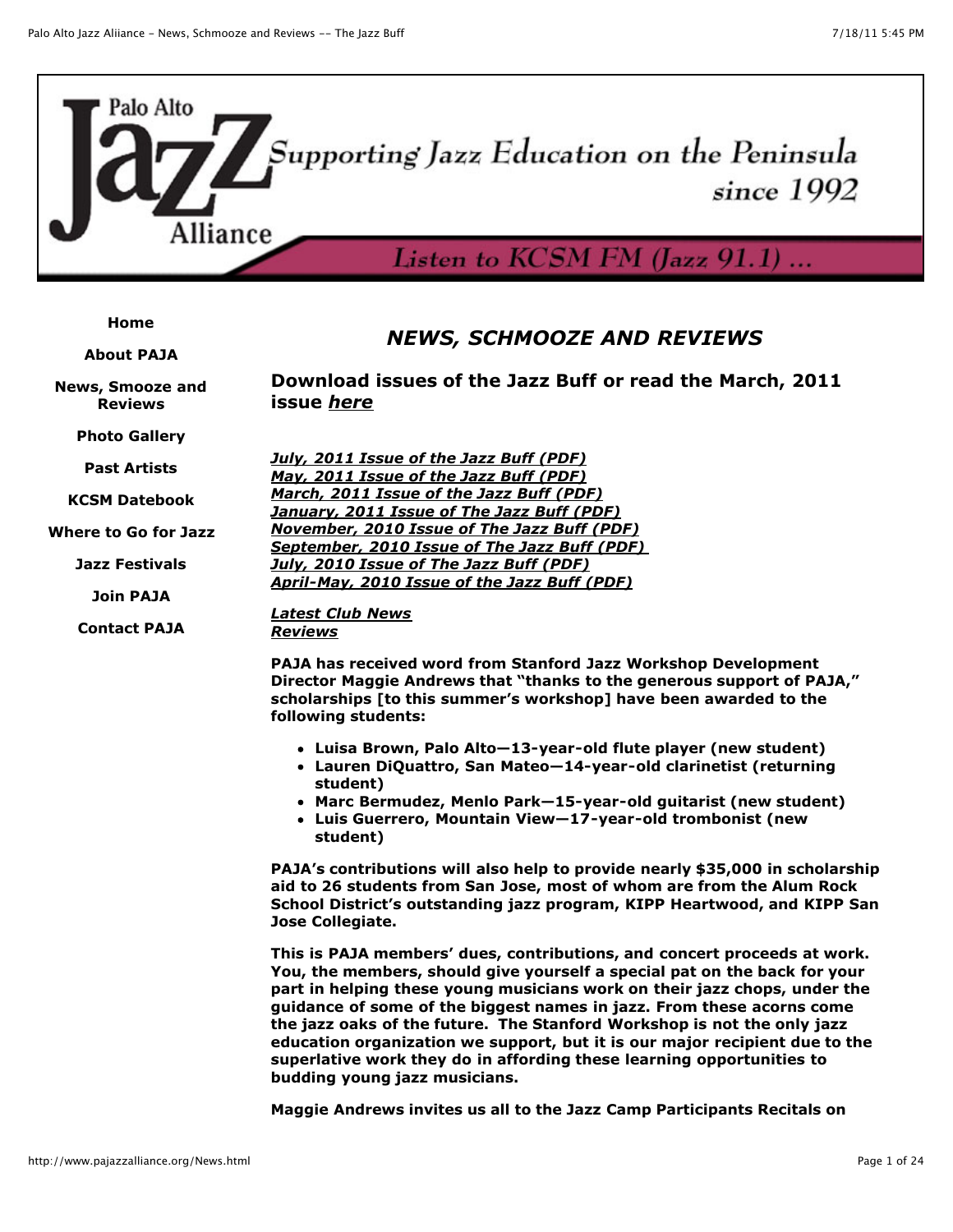

**Backstage: Renee Rosnes, Bruce Powell, Bill Charlap, and Karl Robinson Powell and Robinson were concert sponsors Photo Jan De Carli**

**And finally, July 10 at Stanford—the Marcus Shelby Orchestra tribute to Martin Luther King Jr. A very special event that I would recommend to anyone. The orchestra is an amazing collection of local talent, from Mike Olmos and Erik Jekabson in the trumpet section, to Howard Wiley and Sheldon Brown on reeds, and this night Shelby enlisted the vocal support of Kenny Washington, Fay Carol and mezzosoprano Jeannine Anderson. A highlight for me was the playing of Mingus' "Fables of Faubus", which at times sounds like it could have been written by Kurt Weill. And when Kenny sang "We Shall Overcome" and Fay "Precious Lord" you didn't want it to end. Shelby is a Bay Area treasure. His seamless commentary about the various civil rights struggles and tragedies of the 50's and 60's was skillfully linked to each number. His arrangements of traditional spirituals, jazz classics and original pieces made for a hugely satisfying musical and inspirational evening. It's not every week that this 20-piece ensemble can be put together—so if it comes around again, don't miss it.**

*Ed Fox*

## **KENNETH COBB—JAZZ SUPERFAN!** *By Ed Fox*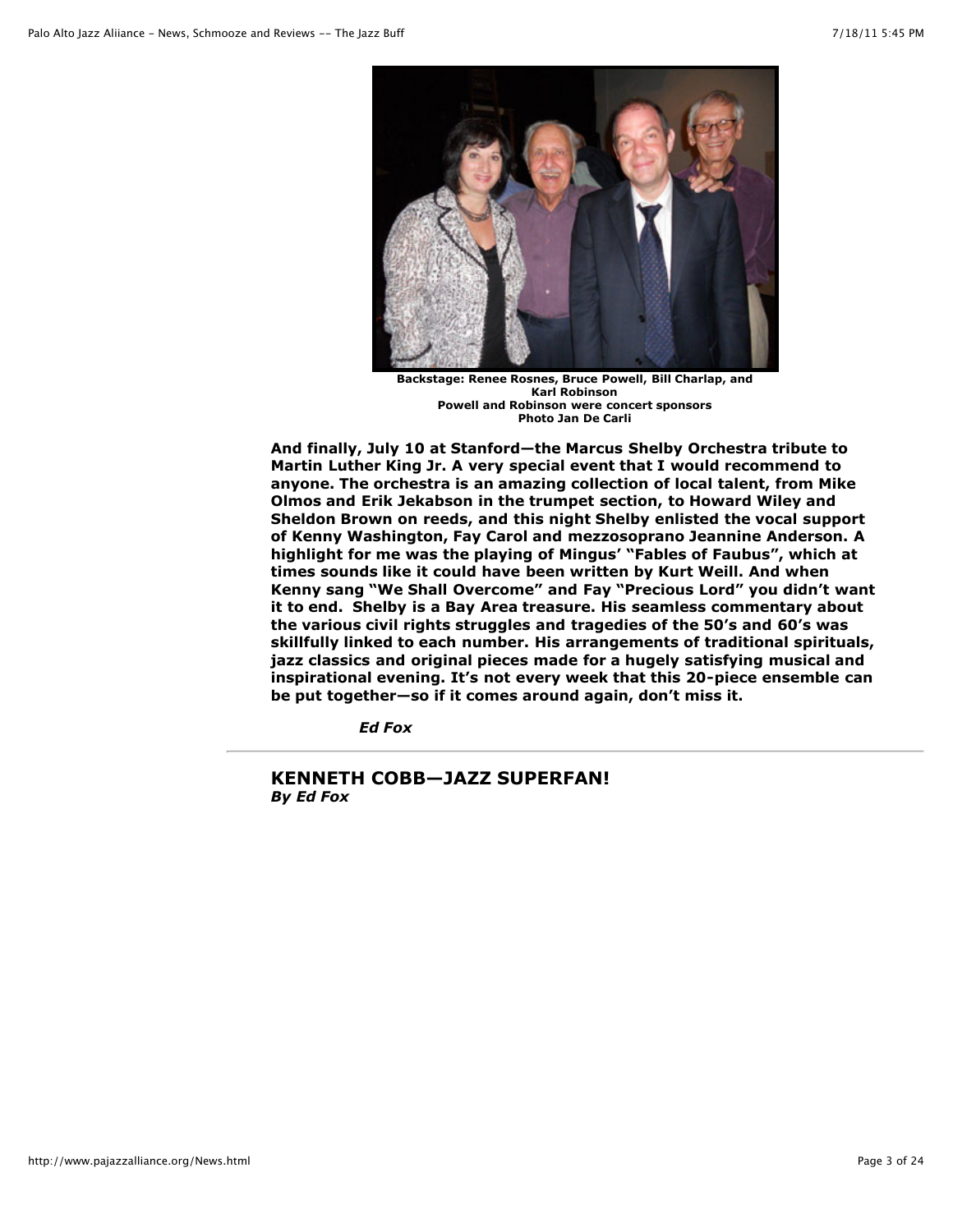**By day, he's a mild-mannered technical manager at NASA Ames, but in the evening, Kenneth Cobb slips into a phone booth, dons a cape, and become JAZZ SUPERFAN. In 2010, Kenneth flew 24 times from Northern California to New York to indulge his Jazz "habit." That was 24 weekend trips including two weeklong stays, racking up 220 gigs at clubs including the Village Vanguard, Dizzy's Coca-Cola, Smoke, Smalls, Kitano, Birdland, Jazz Standard, Blue Note, Jazz Gallery, Fat Cat, Bar Next Door, Lenox Lounge, and Showman's.**



**Kenneth Cobb**

**Bruce Powell and I happened to see the list of performances Kenneth attended (he's a dedicated record keeper) and we just had to talk to this guy to find out what this was all about. "Hey," we said, "he's living the life many of us have only dreamed of." We corralled Kenneth for lunch at Don Giovanni's in Mountain View and Kenneth Cobb, Jazz Superfan, was happy to answer our questions, chatting pleasantly with us, two other seat-ofthe-pants Jazz fanatics. (He's known Bruce for a few years now from seeing and chatting with him at several Bay Area Jazz gigs.)**

**Some background: Kenneth, a Detroit native, has an MBA, an M.S. and B.S in electrical engineering, and a B.S. in engineering science. He has worked for companies like Westinghouse and TRW on the east coast, and for the past ten years at NASA Ames as a government contractor, currently with Dell Services Federal Government, as a Technical Area Manager. He has a very demanding job, and we wanted to know how he could fit everything in. He's not only a Jazz enthusiast, but has many other interests as well.**

### *When did you first get interested in Jazz? Who did you listen to?*

**Growing up in Detroit, I was into Motown, R&B, and Funk music. As a freshman at the University of Michigan in 1974, I was also into Jazz fusion, with Bob James (CTI), Grover Washington, Crusaders, Roy Ayers, Donald Byrd, Herbie Hancock, Ramsey Lewis, David Sanborn, Weather Report, Return To Forever, and so on, as well as the other CTI label artists (Stanley Turrentine, Freddie Hubbard, Milt Jackson, George Benson, Ron Carter, Deodato, Paul Desmond, Kenny Burrell, Hubert Laws, Chet Baker, Bill Evans). But in the late 70's, when I was introduced first to Lee Morgan's "You Go To My Head," then to stuff like "Sweet Clifford", "The Eternal Triangle", "Song For My Father", "Giant Steps", and "You've Changed", I was hooked, and from then on Jazz—bebop, hardbop, mainstream, straight-ahead Jazz—was my music, particularly the stuff emanating from the 1950s. And I do not play any instruments or read music. My quest for more of this swinging, burning, ballad, and bluesy music, and the artists playing it, continued into the 1980s as I tirelessly searched the bins of several new and used record stores in Ann Arbor,**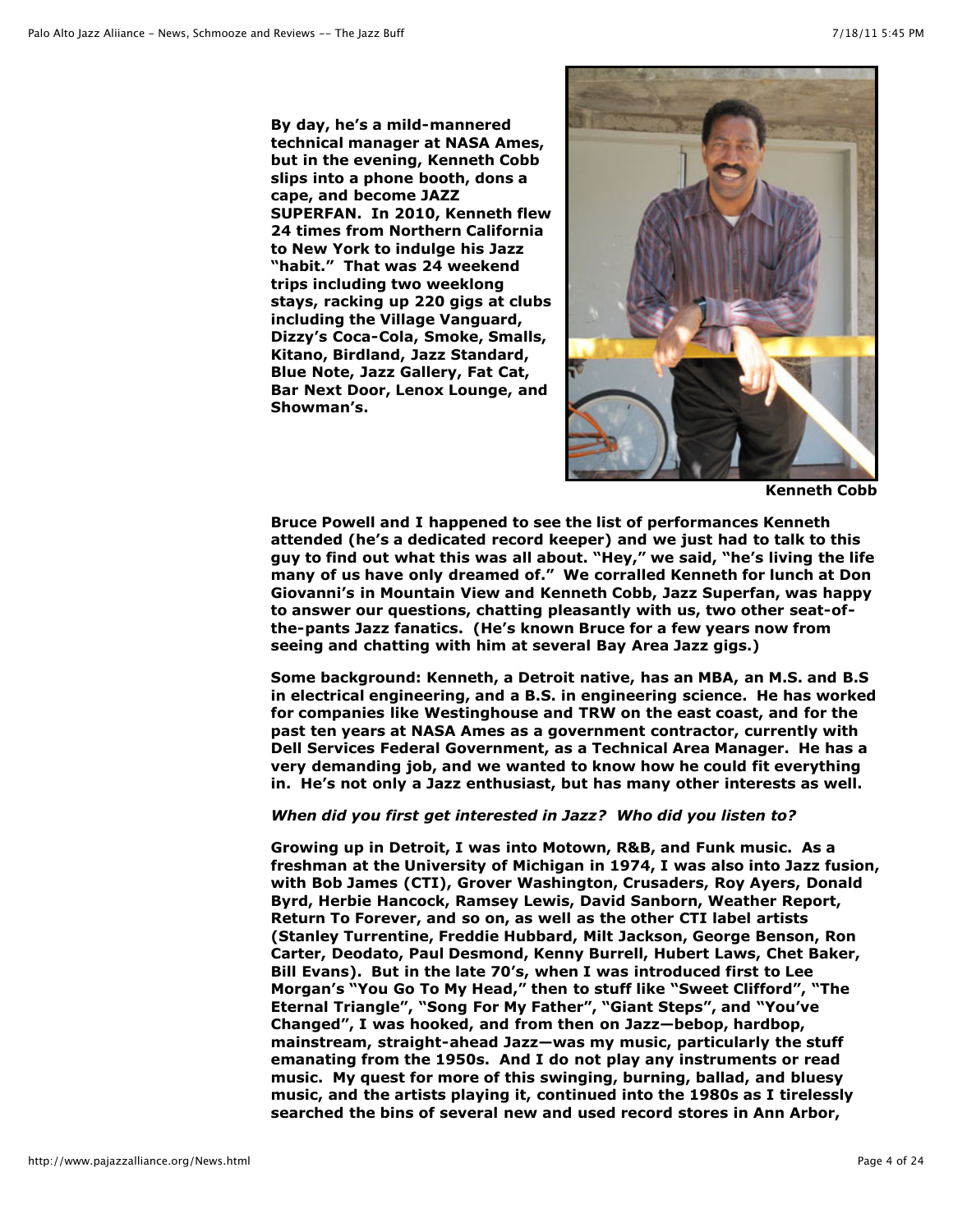**Detroit, Baltimore, WDC, Philadelphia, South Jersey, and NYC. Man, I was definitely on a mission!!!**

#### *Who are your all-time favorites?*

**I have what I call my Big Seven: Armstrong & Ellington, Dizzy & Bird, Miles & Coltrane, and Monk. I can't say enough about Monk's music. Of course, there are so many other favorite artists whose music I enjoy.**

## *Who are your current favorites?*

**Some of my current favorites (who appear with their groups) are: Roy Haynes, McCoy Tyner, Cedar Walton, Houston Person, George Coleman, Lou Donaldson, Heath Brothers, Ahmad Jamal, Louis Hayes, Monty Alexander, Dr. Lonnie Smith, Buster Williams, Pat Martino, The Cookers, Roy Hargrove, Jeremy Pelt, Tom Harrell, Sean Jones, Branford Marsalis, Jerry Bergonzi, Mulgrew Miller, Cyrus Chestnut, Eric Reed, Benny Green, Bill Charlap, Christian McBride, Steve Wilson, Ravi Coltrane, Russell Malone, Joey DeFrancesco, Peter Bernstein, William Ash, Gerald Clayton, Jason Campbell, and One For All, featuring my favorite under-50 tenor sax player Eric Alexander, just to name a few!**

#### *Are you a record collector?*

**Yes, I have about 3,400 record albums.**

#### *No CD's?*

**I have approximately 5,200 of those! I also have to mention that thanks to CD reissues in the early1990s, I was able to get a hold of many outstanding Blue Note, Capitol/Pacific, Emarcy/Verve/Mecury, Prestige/Riverside, Savoy, Impulse, and Columbia recordings from the 1950s/60s. Japanese import CDs and Mosaic box sets also helped out tremendously. Nowadays, thanks to the independent labels and selfproduced CDs, great Jazz music is still accessible.**

### *Your 2010 NYC Jazz odyssey lists attendance at 220 different performances. How many trips did this involve and how do you prepare for a trip?*

**I flew to JFK or LGA (from San Jose, Oakland, or SFO) for 24 weekend trips, including two weeklong trips. For the weekend trips, I usually leave early Friday morning, arriving in mid-afternoon in New York, and I return in the late A.M. on Sunday or Monday morning. On those Mondays, I make a beeline to work! I'll plan the whole weekend far in advance by checking the schedules of all of the Jazz venues on-line to see who's playing when and where, and when I find a weekend where "all the stars come together" (eight to nine MUST-SEE performances), then I make a detailed schedule for that weekend. I'm interested in catching mostly those people I'm familiar with—but of course I'm familiar with a LOT of musicians. I'm not really into in avant-garde and/or experimental music, however I totally respect it. I want to make my time in the Big Apple count. I see these Jazz performances as a fan, not as a 'critic'. As Jazz bassist Dezron Douglas once told me, "Kenneth, you know what you like!!!" So true.** 

*Was 2010 typical of what you do every year, or was it a splurge…a Guinness Book of Records thing to see how many a commuting Californian could do in New York in a year?*

**No, it definitely wasn't anything like that. I've been going to New York since 2006 (a weeklong 'pilgrimage' to the Jazz Mecca) because that's the Jazz capital of the world, and that's where I can see so many of the best**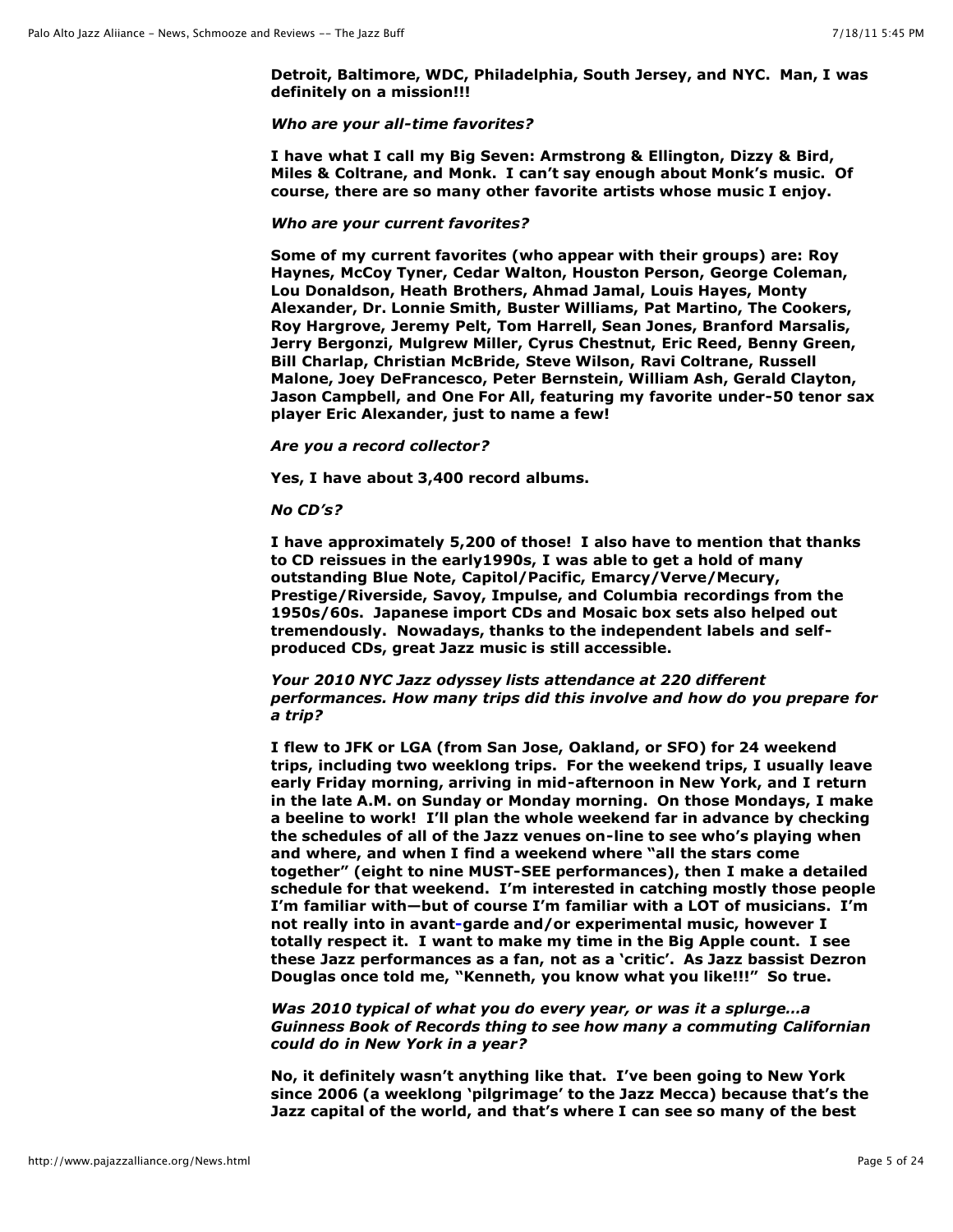**players perform. 2010 is my high-water mark for number of trips, but it just kind of evolved, because of my keen interest in and love for Jazz. I've made approximately 64 trips there since 2006. Actually, the frequency of trips has reduced somewhat this year, and that's mainly because, due to the economy (I assume), there are fewer straightahead Jazz bookings at clubs there, along with increased airfares and busier workload at NASA Ames. Clubs are scheduling more non-straightahead Jazz groups or vocalists, and the interest just isn't there as much for me. I've been seeing more gigs locally, especially at Yoshi's - Oakland/S.F., Stanford Jazz Festival, S.F. Jazz, Kuumbwa (in Santa Cruz), Bach Dynamite & Dancing (in Half Moon Bay), or special events like PAJA puts on. (Scott Hamilton is a particular favorite of mine since the early1980's—a wonderful ballad player, so I really loved that gig.) But these days, even Yoshi's is booking many non-straightahead Jazz groups. I used to go there eight times a month; now it's more like four.**

### *So, all this takes money and time. How do you do it?*

**I'm what you'd call 'fiscal conservative', aka cheap or frugal! When I travel to New York City, I don't usually spend much money on food, lodging, or transportation. I usually stay at Hostelling International—a kind of no-frills, dorm-like hostel. I usually walk or take the subway (or a cab when running late) from club to club. And I eat at good, inexpensive restaurants or fast-food places. I'm not there for a 5-star restaurant, a luxury hotel, or a chauffeured limousine! Although my job is very demanding, I can handle some business affairs on-line when I'm away from the office. In 2010, my work hours were flexible enough to allow me those long weekends.**

## *OK, we get it. You like Jazz. But do you have other interests, too? If so, how do you fit those in?*

**Sure, in particular I'm a huge fan of independent films. I also like Black theatre and off-Broadway productions, and I'm a big-time sports fan. Live Jazz is for the most part a nighttime affair, so when I'm in New York, I plan my afternoons almost as carefully: I usually see a movie or two, see a play, or visit a favorite record shop—J&R Music in lower Manhattan, near City Hall, is my particular favorite. NYC is also a great city for walking and sight-seeing. Even though I'm a huge sports fan, I rarely see a sports event live—I see it on the tube. I do have a great social life, but it often takes a back seat to my Jazz focus.**

**So, that, in brief, is Kenneth Cobb, Jazz Superfan. Kenneth has also helped to promote two fine lunchtime concerts at NASA Ames featuring groups led by Andrew Speight, a good friend of Kenneth's, and including the likes of Jimmy Cobb, Ray Drummond, Eric Alexander, and David Hazeltine. As he traipses around the Jazz biosphere, he gets to know hundreds of people associated with the music. Club managers and staff greet Kenneth when he arrives (they know his favorite drinks: orange, cranberry, and pineapple juices), and they often save him a good seat up front. Musicians and other dedicated fans recognize him and chat him up. Smalls' operator and Jazz pianist Spike Wilner has called him the world's biggest Jazz fan, an honor Kenneth cherishes. It's a great life (if you don't weaken). By the end of our confab with Kenneth, Bruce and I had only one comment: "We are SO jealous!"**

**See below for a typical Cobb weekend in New York, this one from the Memorial Day weekend, 2011.**

**Kenneth's Memorial Day Weekend Schedule (2011) in New York City**